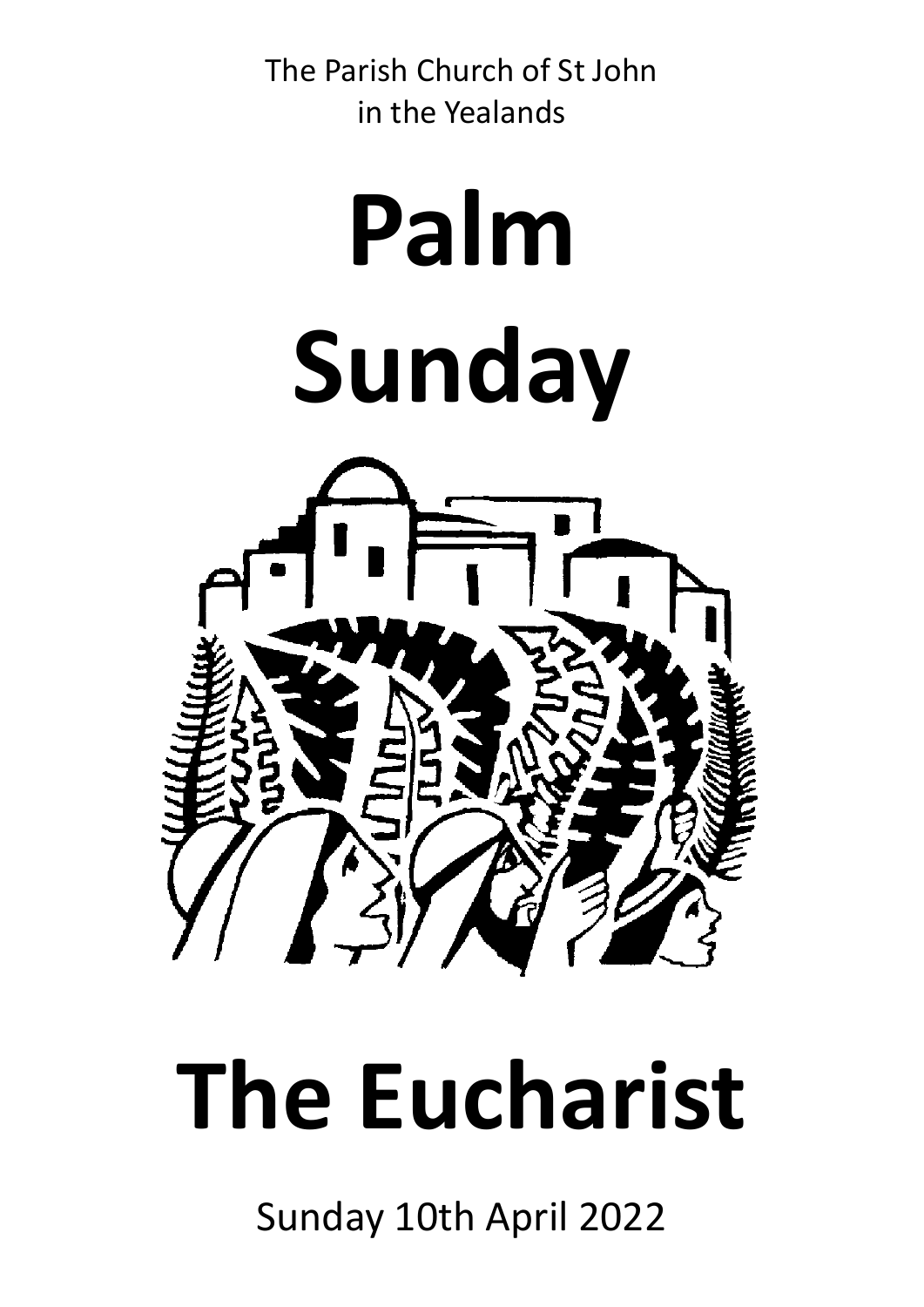# *Welcome to our worship today*

We gather as God's people to celebrate together the Eucharist, within the guidance we continue to follow in response to the COVID-19 pandemic. We do so with a loving concern for each other's safety and well-being.

Please follow the guidance below:

- Hand sanitiser is encouraged on entering and leaving;
- Face coverings are optional when inside the building (except as detailed below);
- Space between households in pews is self-regulated;
- The Peace is shared visually, not physically;
- Communion is received in one kind (bread) only;
- Follow the directions of the Welcomers when coming forward for Communion;
- Face coverings are strongly encouraged when coming forward for Communion. Thank you.

Please continue to support the Church with your financial giving. If you wish to make a donation at this service please place your giving in the basket at the back of the church or use the SumUp contactless device available at the back of the church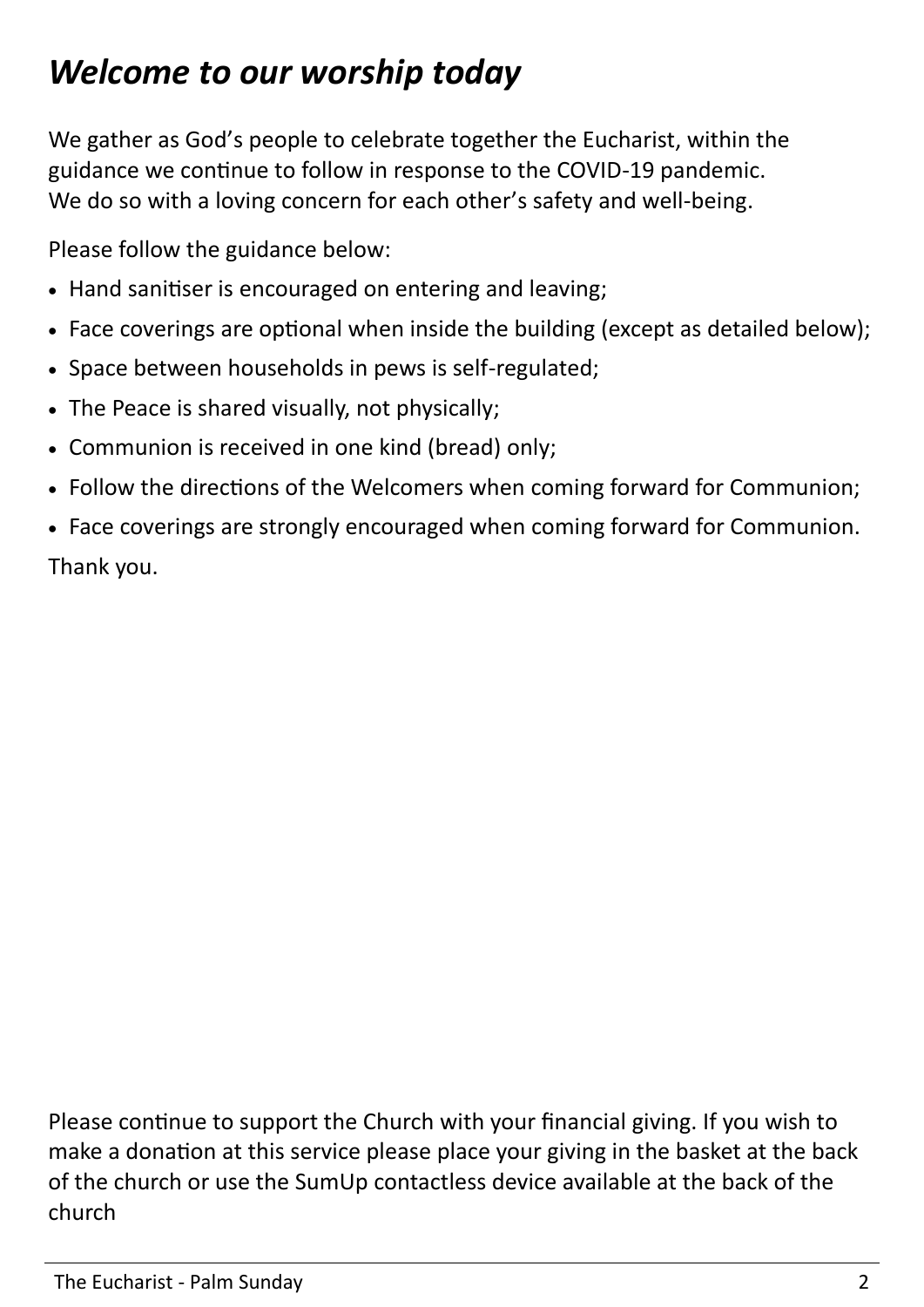# *The Liturgy of the Palms*

*Palms are distributed and the following is said.*

*All* **Hosanna to the Son of David. Blessed is he who comes in the name of the Lord.** Behold your king comes to you, O Zion, meek and lowly, sitting upon an ass. Ride on in the cause of truth and for the sake of justice. Your throne is the throne of God, it endures for ever; and the sceptre of your kingdom is a righteous sceptre. You have loved righteousness and hated evil. Therefore God, your God, has anointed you with the oil of gladness above your fellows.

*All* **Hosanna to the Son of David. Blessed is he who comes in the name of the Lord.**

Grace, mercy and peace from God our Father and the Lord Jesus Christ be with you,

*All* **and also with you.** 

Dear friends in Christ, during Lent we have been preparing by works of love and self-sacrifice for the celebration of our Lord's death and resurrection. Today we come together to begin this solemn celebration in union with the Church throughout the world. Christ enters his own city to complete his work as our Saviour, to suffer, to die, and to rise again. Let us go with him in faith and love, so that, united with him in his sufferings, we may share his risen life.

# *The people hold up their palms while this prayer is said.*

God our Saviour, whose Son Jesus Christ entered Jerusalem as Messiah to suffer and to die; let these palms be for us signs of his victory and grant that we who bear them in his name may ever hail him as our King, and follow him in the way that leads to eternal life; who is alive and reigns with you and the Holy Spirit, one God, now and for ever.

#### *All* **Amen.**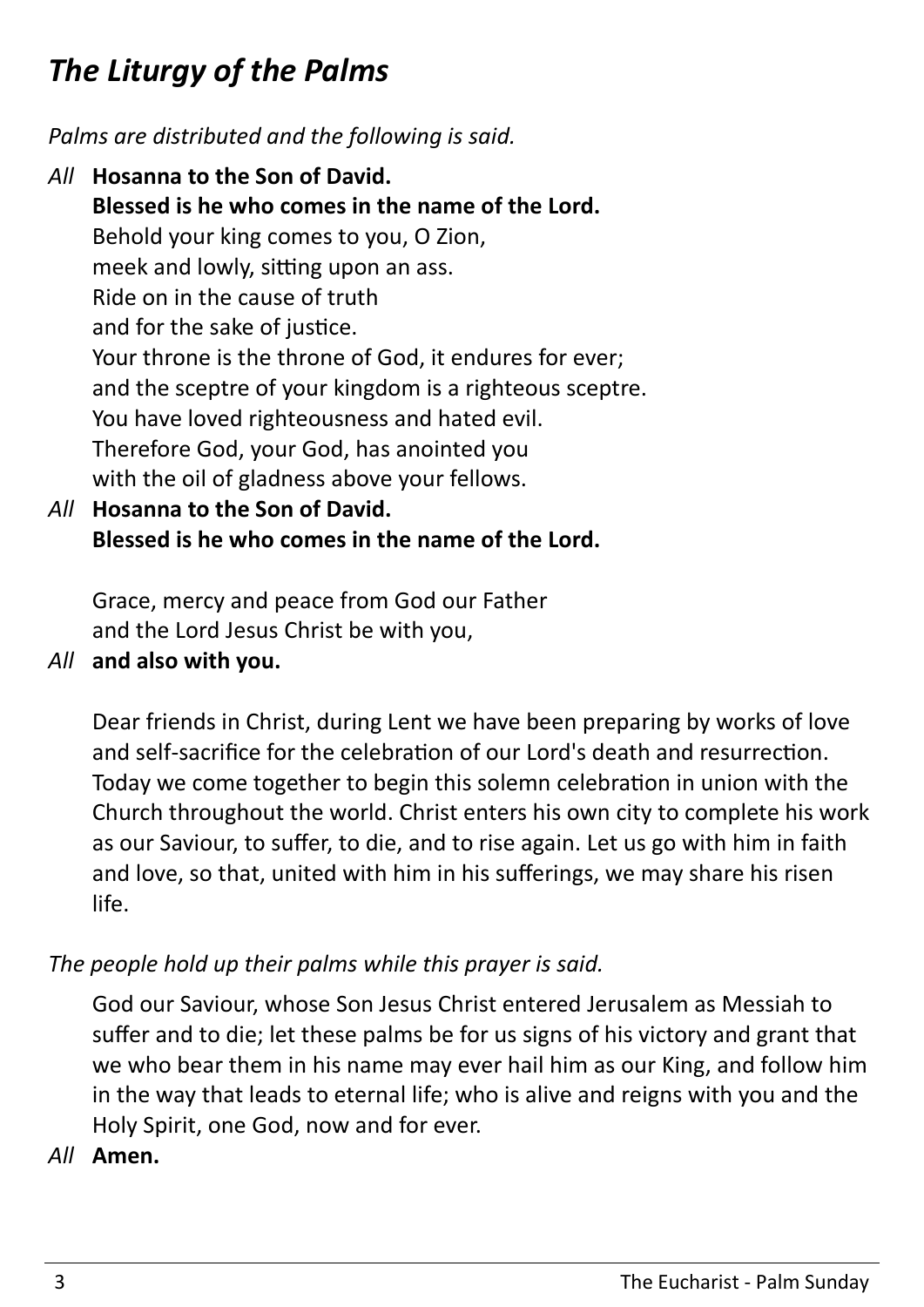*Luke 19.29-40*

#### *When the Gospel is announced the reader says*

Hear the Gospel of our Lord Jesus Christ according to Luke.

## *All* **Glory to you, O Lord.**

#### *At the end*

This is the Gospel of the Lord. *All* **Praise to you, O Christ.**

#### *A minister says*

Let us go forth, praising Jesus our Messiah.

*All hold palms in their hands and the following hymn is sung.*

Ride on, ride on in majesty! Hark, all the tribes hosanna cry: O Saviour meek, pursue thy road with palms and scattered garments strowed.

Ride on, ride on in majesty! In lowly pomp ride on to die: O Christ, thy triumphs now begin o'er captive death and conquered sin.

Ride on, ride on in majesty! The winged squadrons of the sky look down with sad and wondering eyes to see the approaching sacrifice.

Ride on, ride on in majesty! The last and fiercest strife is nigh: the Father on his sapphire throne awaits his own anointed Son.

Ride on, ride on in majesty! In lowly pomp ride on to die; bow thy meek head to mortal pain, then take, O God, thy power, and reign.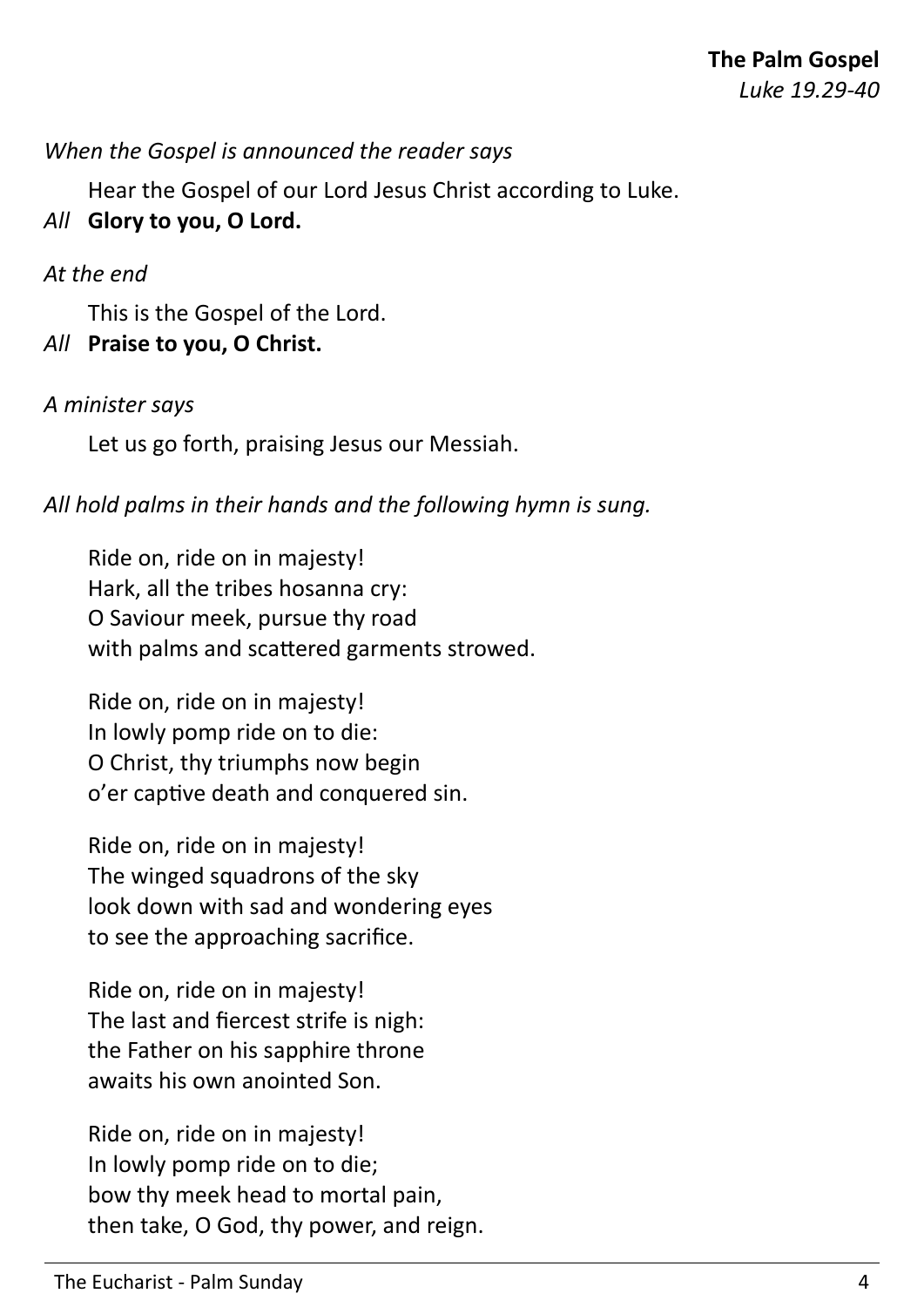*The presiding minister introduces a period of silent prayer with the words* 

Let us pray for a closer union with Christ in his suffering and in his glory.

*Silence is kept.*

True and humble king, hailed by the crowd as Messiah: grant us the faith to know you and love you, that we may be found beside you on the way of the cross, which is the path of glory.

*All* **Amen.**

# *The Liturgy of the Passion*

# **Readings**

*Isaiah 50.4-9a; Philippians 2.5-11*

*At the end of each the reader says*

This is the word of the Lord.

# *All* **Thanks be to God.**

**Hymn** The royal banners forward go

1 The royal banners forward go; the cross shines forth in mystic glow where he in flesh, our flesh who made, our sentence bore, our ransom paid;

2 There whilst he hung, his sacred side by soldier's spear was opened wide, to cleanse us in the precious flood of water mingled with his blood.

3 Fulfilled is now what David told in true prophetic song of old; how God the sinner's king should be; for God is reigning from the tree.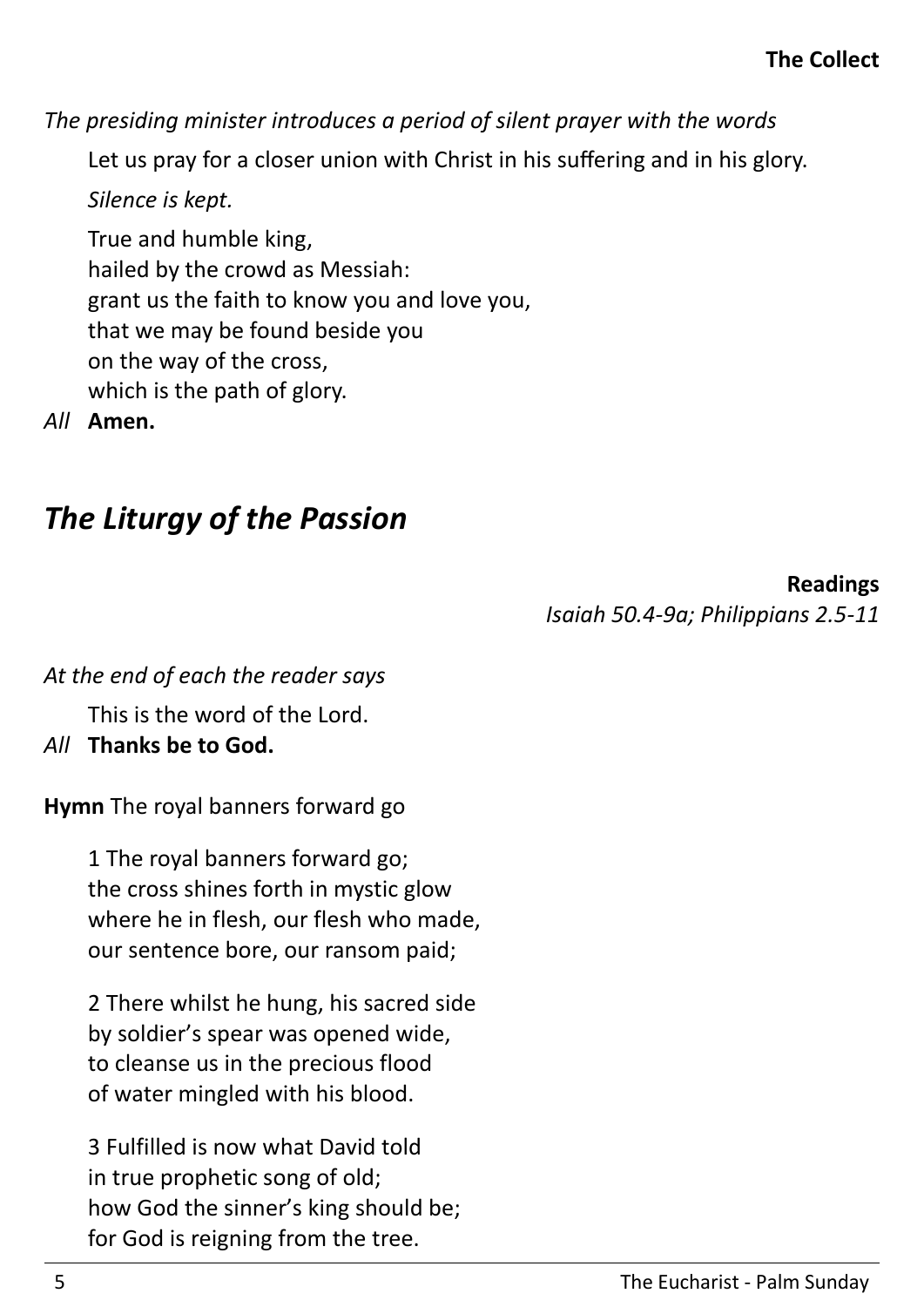4 O tree of glory, tree most fair, ordained those holy limbs to bear, how bright in purple robe it stood, the purple of a Saviour's blood!

6 To thee, eternal Three in One, let homage meet by all be done, as by the cross thou dost restore, so rule and guide us evermore. Amen.

*Venantius Honorius Clementianus Fortunatus*

**The Passion Reading**

*Luke 22.14—23.56*

# *An acclamation heralds the reading*

Praise to you, O Christ, king of eternal glory. Christ humbled himself and became obedient unto death, even death on a cross. Therefore God has highly exalted him and given him the name that is above every name.

# *All* **Praise to you, O Christ, King of eternal glory.**

#### *When the Passion is announced a reader says*

The Passion of our Lord Jesus Christ according to Luke.

#### *At the end*

This is the Passion of the Lord.

*No response is made.* 

*All sit. Silence is kept.* 

# **Prayers of Intercession**

#### *The presiding minister introduces the prayers with these words*

Let us pray to the Father through his Son who suffered on the cross for the world's redemption.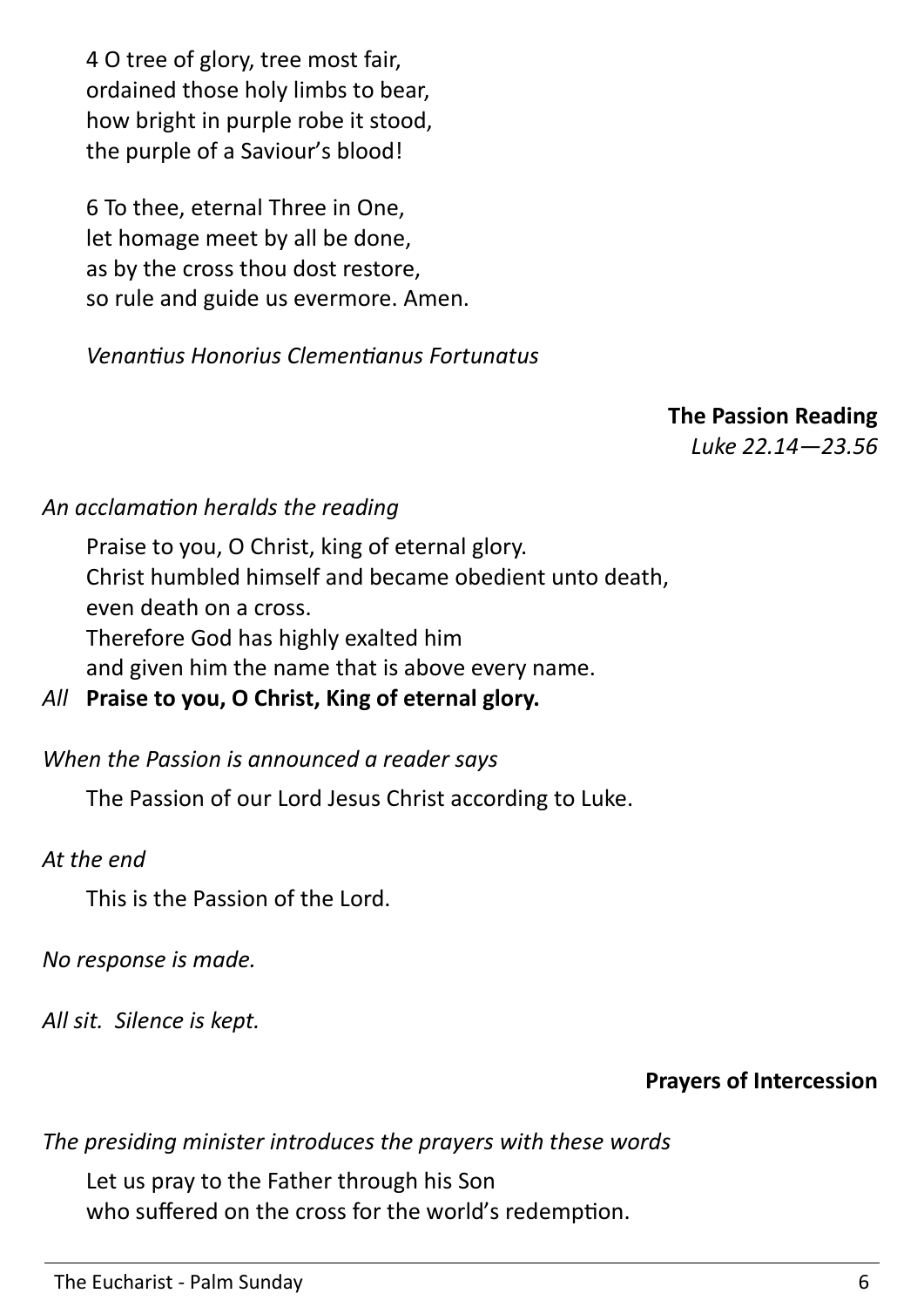## *The intercessor continues*

For forgiveness for the many times we have denied Jesus, let us pray to the Lord.

# *All* **Lord, have mercy.**

For grace to seek out those habits of sin which mean spiritual death, and by prayer and self-discipline to overcome them, let us pray to the Lord.

#### *All* **Lord, have mercy.**

For Christian people, that through the suffering of disunity there may grow a rich union in Christ, let us pray to the Lord.

#### *All* **Lord, have mercy.**

For those who make laws, interpret them, and administer them, that our common life may be ordered in justice and mercy, let us pray to the Lord.

#### *All* **Lord, have mercy.**

For those who still make Jerusalem a battleground, let us pray to the Lord.

#### *All* **Lord, have mercy.**

For those who have the courage and honesty to work openly for justice and peace,

let us pray to the Lord.

#### *All* **Lord, have mercy.**

For those in the darkness and agony of isolation, that they may find support and encouragement, let us pray to the Lord.

#### *All* **Lord, have mercy.**

For those who, weighed down with hardship, failure, or sorrow, feel that God is far from them,

let us pray to the Lord.

#### *All* **Lord, have mercy.**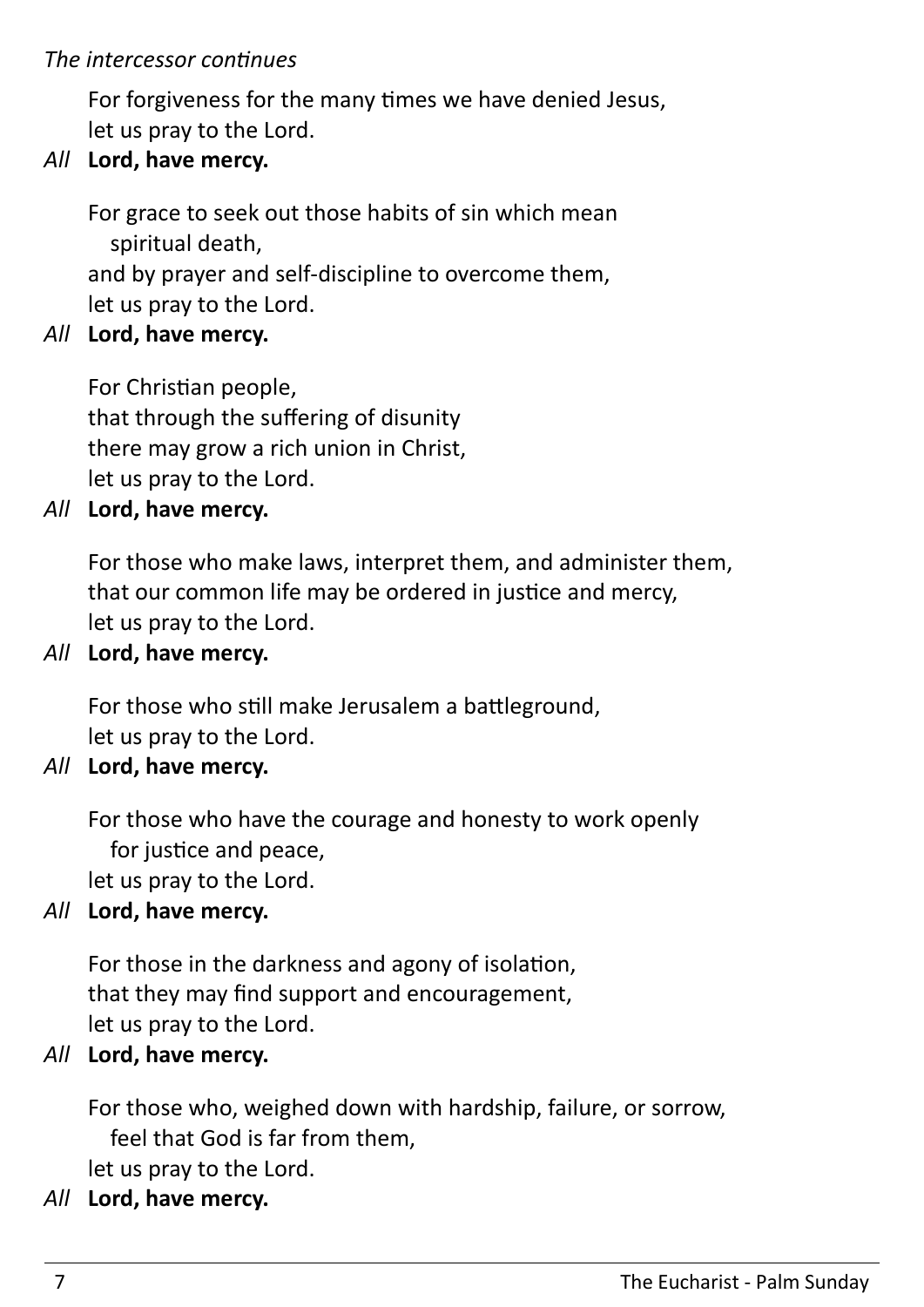For those who are tempted to give up the way of the cross, let us pray to the Lord.

*All* **Lord, have mercy.**

That we, with those who have died in faith, may find mercy in the day of Christ, let us pray to the Lord.

- *All* **Lord, have mercy.**
- *All* **Holy God, holy and strong, holy and immortal, have mercy upon us.**

# *The Liturgy of the Sacrament*

**The Peace**

*The presiding minister introduces the Peace with these words*

Once we were far off, but now in union with Christ Jesus we have been brought near through the shedding of Christ's blood, for his is our peace.

The peace of the Lord be always with you *All* **and also with you.**

**Preparation of the Table**

#### **Hymn** Make way, make way

1 Make way, make way, for Christ the King in splendour arrives. Fling wide the gates and welcome him into your lives.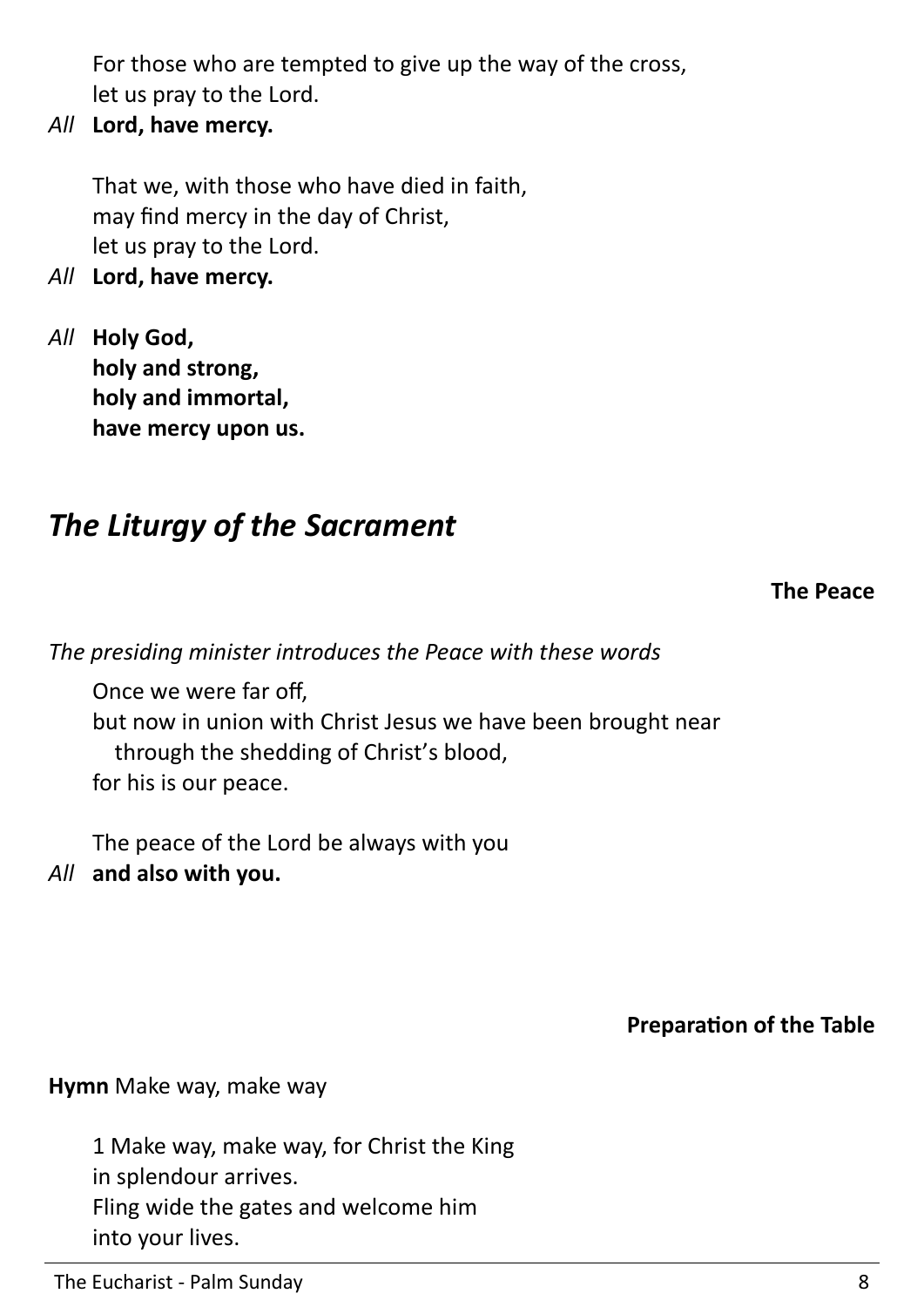*Make way! Make way for the King of kings! Make way! Make way and let his kingdom in!*

2 He comes the broken hearts to heal, the prisoners to free. The deaf shall hear, the lame shall dance, the blind shall see. *[Refrain]*

3 And those who mourn with heavy hearts, who weep and sigh; with laughter, joy and royal crown he'll beautify. *[Refrain]*

4 We call you now to worship him as Lord of all. To have no other gods but him: their thrones must fall! *[Refrain]*

# *Graham Kendrick*

*The gifts of the people may be gathered and presented. The table is prepared and bread and wine are placed upon it.*

# *The following prayer is said*

Jesus, true vine and bread of life, ever giving yourself that the world might live, let us share your death and passion; make us perfect in your love.

#### *All* **Amen.**

# **The Eucharistic Prayer**

#### *The presiding minister says*

The Lord be with you

# *All* **and also with you.**

Lift up your hearts.

*All* **We lift them to the Lord.**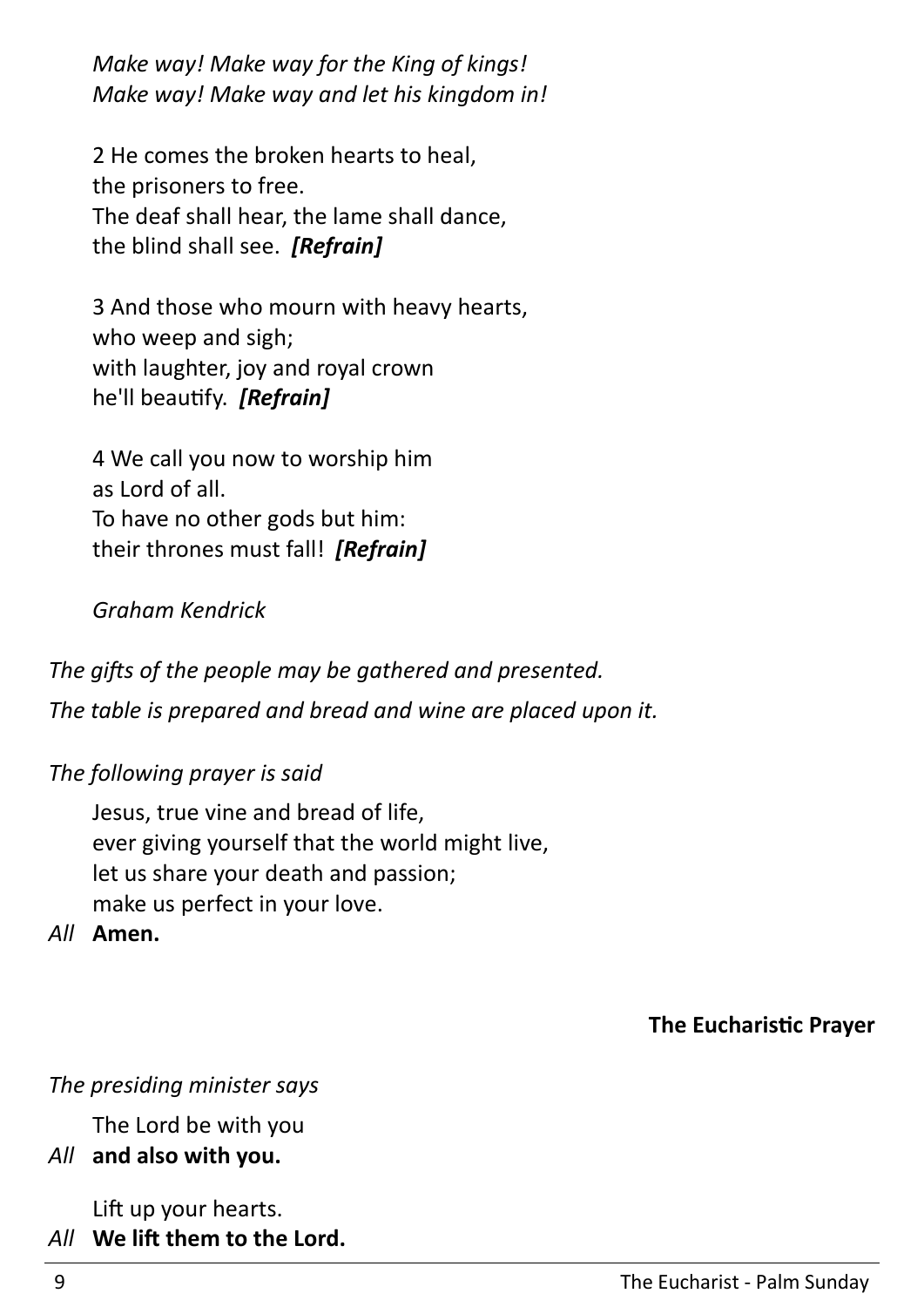Let us give thanks to the Lord our God.

*All* **It is right to give thanks and praise.**

# *The presiding minister praises God for God's mighty acts and all respond*

*All* **Holy, holy, holy Lord, God of power and might, heaven and earth are full of your glory. Hosanna in the highest. Blessed is he who comes in the name of the Lord. Hosanna in the highest.**

*The presiding minister recalls the Last Supper and this acclamation is said*

Christ is the bread of life:

*All* **When we eat this bread and drink this cup, we proclaim your death, Lord Jesus, until you come in glory.** 

*The prayer continues and leads into the doxology, to which all respond boldly*

…for ever and ever.

*All* **Amen.** 

# **The Lord's Prayer**

Trusting in the compassion of God, as our Saviour taught us, so we pray:

*All* **Our Father in heaven, hallowed be your name, your kingdom come, your will be done, on earth as in heaven. Give us today our daily bread. Forgive us our sins, as we forgive those who sin against us. Lead us not into temptation, but deliver us from evil. For the kingdom, the power and the glory are yours, now and for ever. Amen.**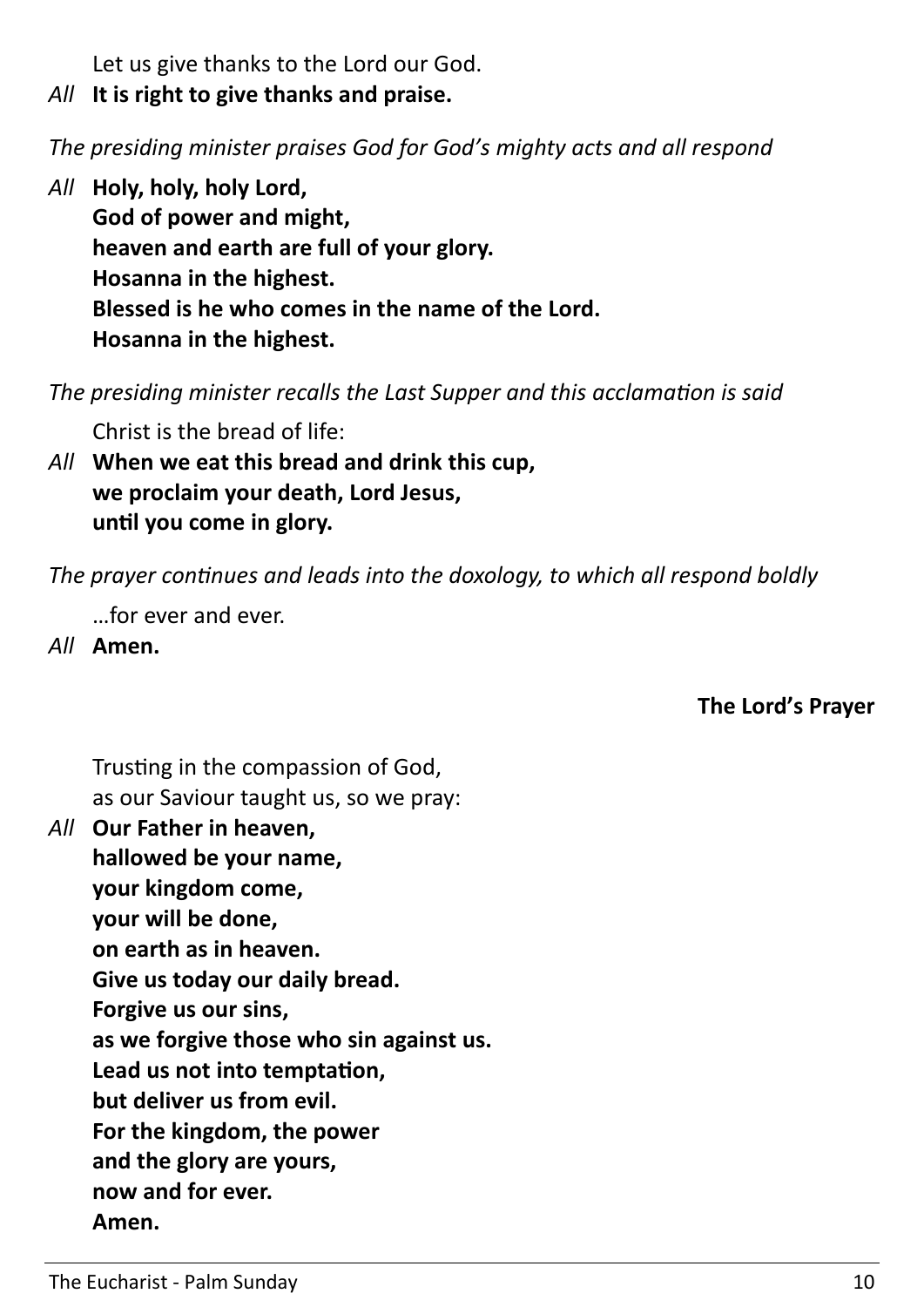*The presiding minister breaks the consecrated bread.*

Every time we eat this bread and drink this cup,

*All* **we proclaim the Lord's death until he comes.** 

# *The Agnus Dei is said*

All **Lamb of God,** 

**you take away the sin of the world, have mercy on us.** 

**Lamb of God, you take away the sin of the world, have mercy on us.** 

**Lamb of God, you take away the sin of the world, grant us peace.**

# **Giving of Communion**

*The presiding minister says the following invitation to communion*

Jesus is the Lamb of God who takes away the sin of the world. Blessed are those who are called to his supper.

*All* **Lord, I am not worthy to receive you, but only say the word, and I shall be healed.**

*The presiding minister says* 

The body of Christ keep you in eternal life.

*The presiding minister & people receive communion.*

*During the administration of communion, anyone who does not wish to receive communion is invited to give thanks for the saving death and resurrection of Jesus and ask him to be with them now.* 

Thanks be to you, Lord Jesus Christ, for all the benefits you have given me, for all the pains and insults you have borne for me. Since I cannot now receive you sacramentally, I ask you to come spiritually into my heart.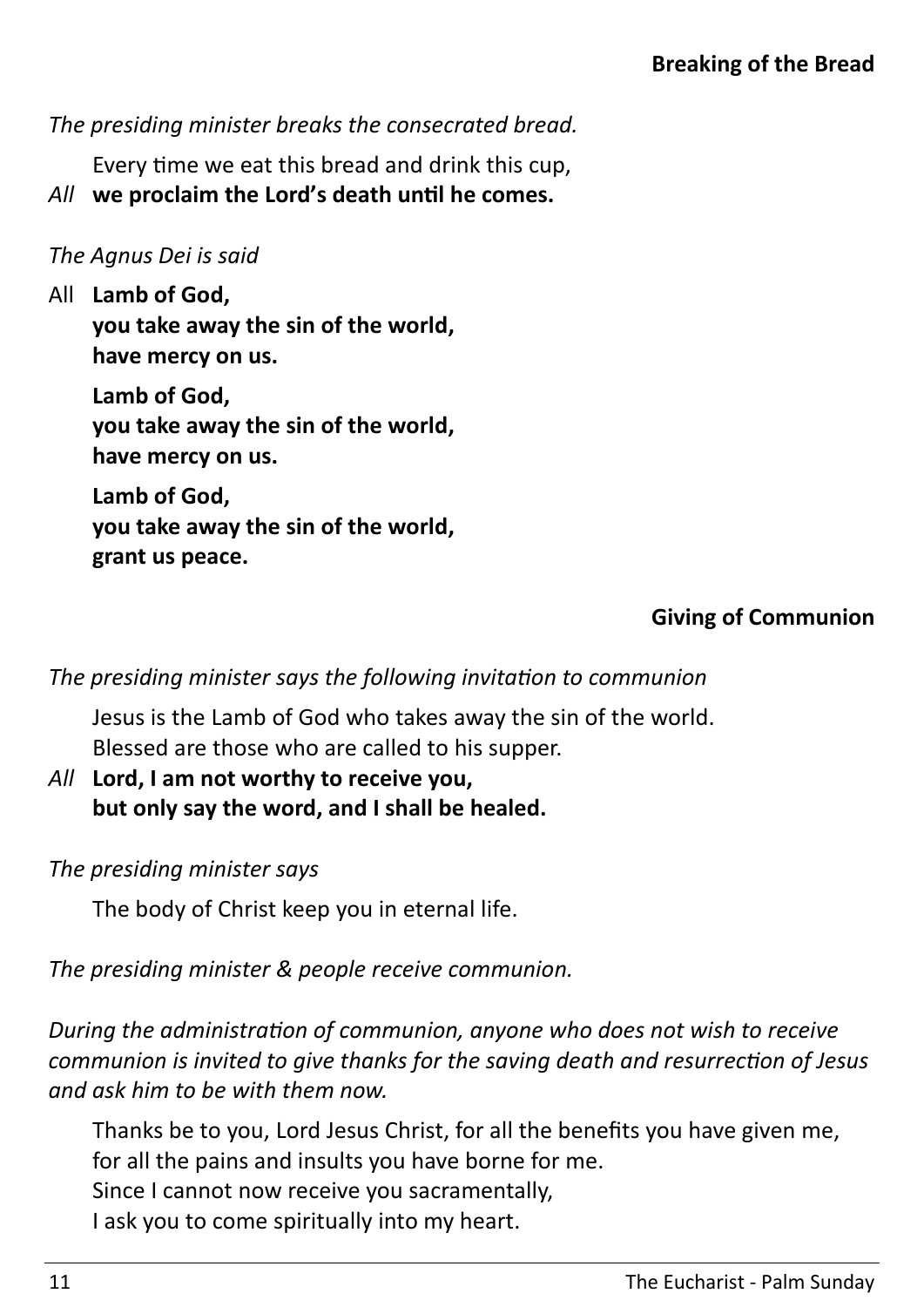O most merciful redeemer, friend and brother, may I know you more clearly, love you more dearly, and follow you more nearly, day by day. Amen. *After the Prayer of St Richard of Chichester*

#### **Prayer after Communion**

*Silence is kept.*

*The Post Communion prayer is said.*

Lord Jesus Christ, you humbled yourself in taking the form of a servant, and in obedience died on the cross for our salvation.: give us the mind to follow you and to proclaim you as Lord and King, to the glory of God the Father.

*All* **Amen.**

#### *The following prayer is said*

*All* **Faithful God,**

**may we who share this banquet glory in the cross of our Lord Jesus Christ, our salvation, life and hope, who reigns as Lord now and for ever. Amen.** 

# *The Dismissal*

#### *Notices are given.*

#### **Hymn** is sung.

1 Christ is made the sure foundation, Christ the Head and corner-stone, chosen of the Lord, and precious, binding all the church in one, Holy Sion's help for ever, and her confidence alone.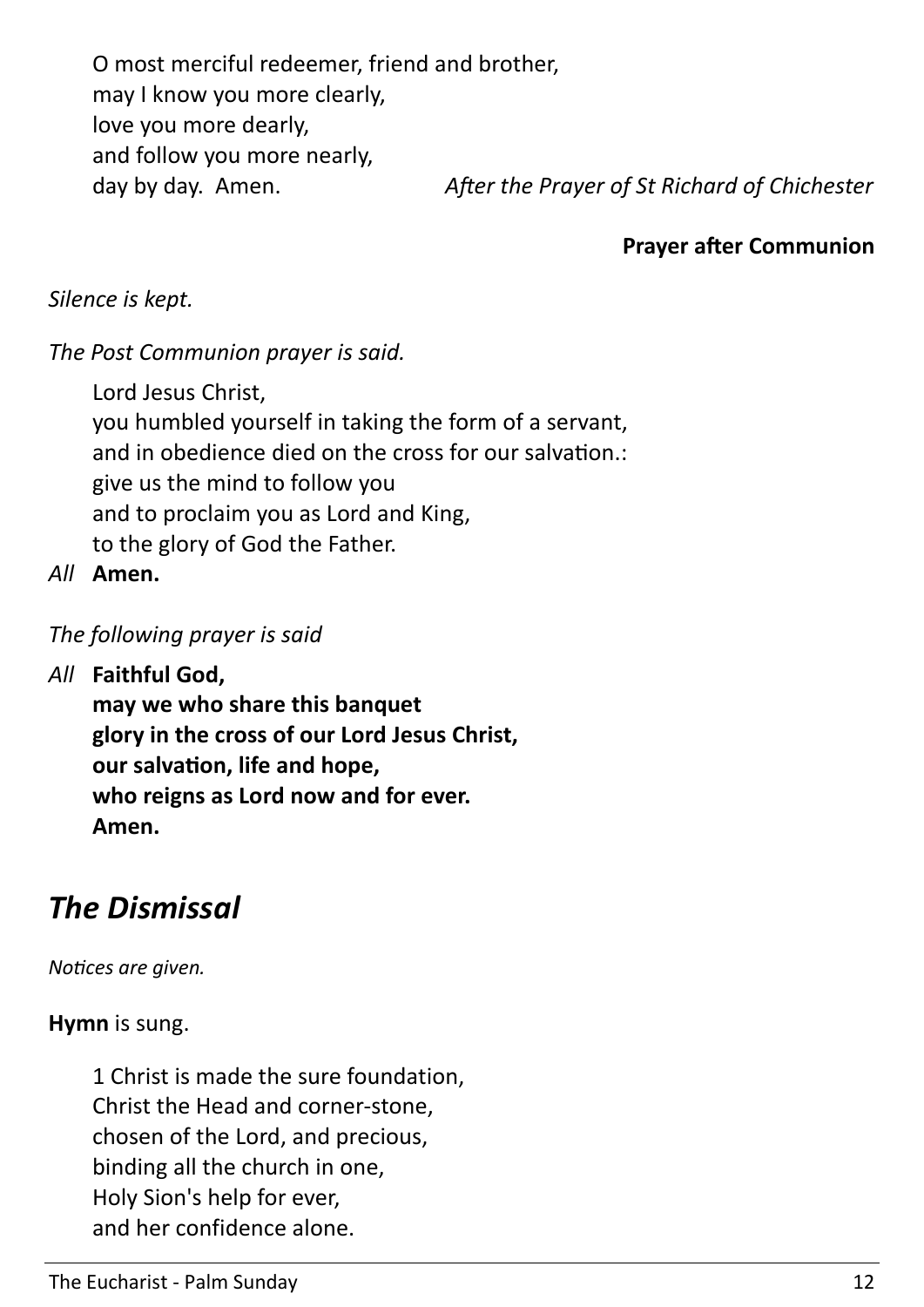2 All that dedicated city, dearly loved of God on high, in exultant jubilation pours perpetual melody, God the One in Three adoring in glad hymns eternally.

3 To this temple, where we call thee, come, O Lord of Hosts, to-day; with thy wonted loving-kindness hear thy servants as they pray, and thy fullest benediction shed within its walls alway.

4 Here vouchsafe to all thy servants what they ask of thee to gain, what they gain from thee for ever with the blessed to retain, and hereafter in thy glory evermore with thee to reign.

5 Laud and honour to the Father, laud and honour to the Son, laud and honour to the Spirit, ever Three, and ever One, consubstantial, co-eternal, while unending ages run. *Trans. John Mason Neale*

# **The Blessing**

#### *The presiding minister pronounces the blessing*

The Lord be with you.

# *All* **And also with you.**

May the Father, who so loved the world that he gave his only Son, bring you by faith to his eternal life.

*All* **Amen.**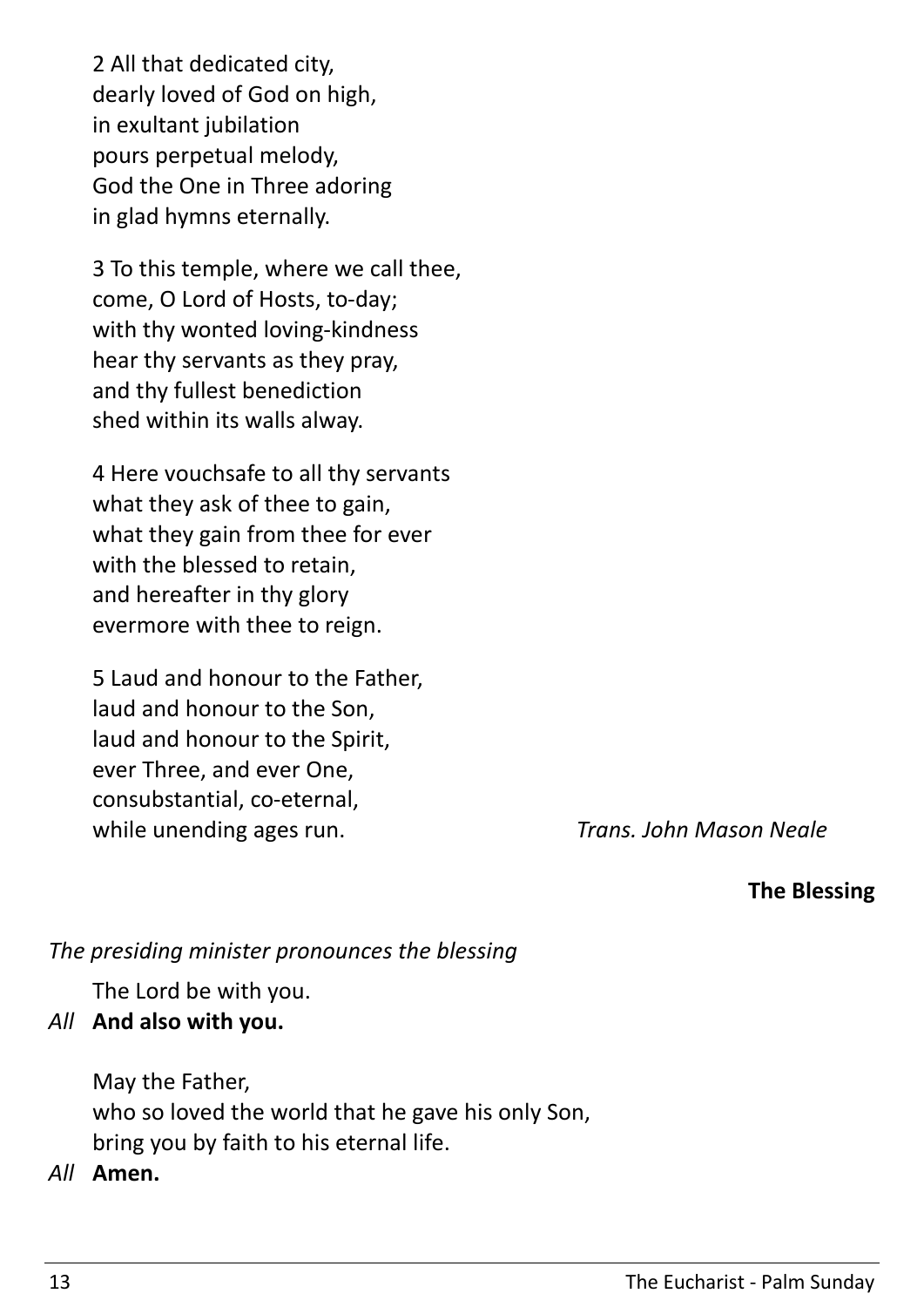May Christ, who accepted the cup of sacrifice in obedience to the Father's will, keep you steadfast as you walk with him the way of his cross.

#### *All* **Amen.**

May the Spirit, who strengthens us to suffer with Christ that we may share his glory, set your minds on life and peace.

## *All* **Amen.**

And the blessing of God almighty, the Father, the Son and the Holy Spirit, be with you and remain with you always.

#### *All* **Amen.**

## *A minister says*

Go in peace to love and serve the Lord.

## *All* **In the name of Christ. Amen.**

*The ministers and people depart.*

*Common Worship: Times and Seasons,* material from which is included in this service is © The Archbishops' Council 2006